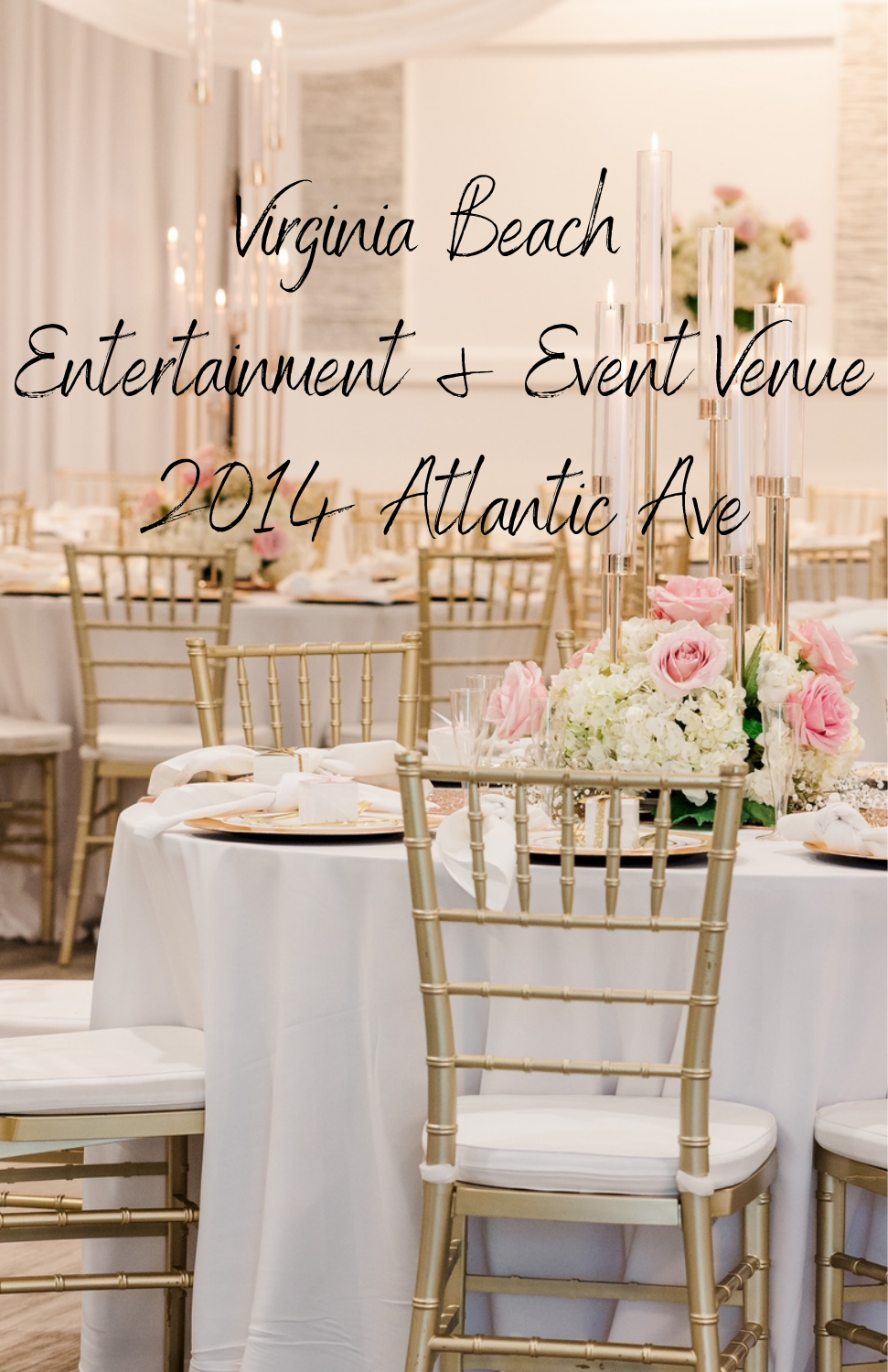Virginia Beach

Entertainment & Event Venue

## Boutique Oceanfront Luxury Event Venue Your " One Stop Shop" To Planning The Perfect Event

We provide boutique style planning, for a wedding curated with your vision, style and taste, we use a boutique style of planning that no other company can offer with our customized all inclusive packages.

Our team of certified planners, event management team and professional vendors will work with you to ensure your wedding or event is easy, fun and planned with every detail in mind.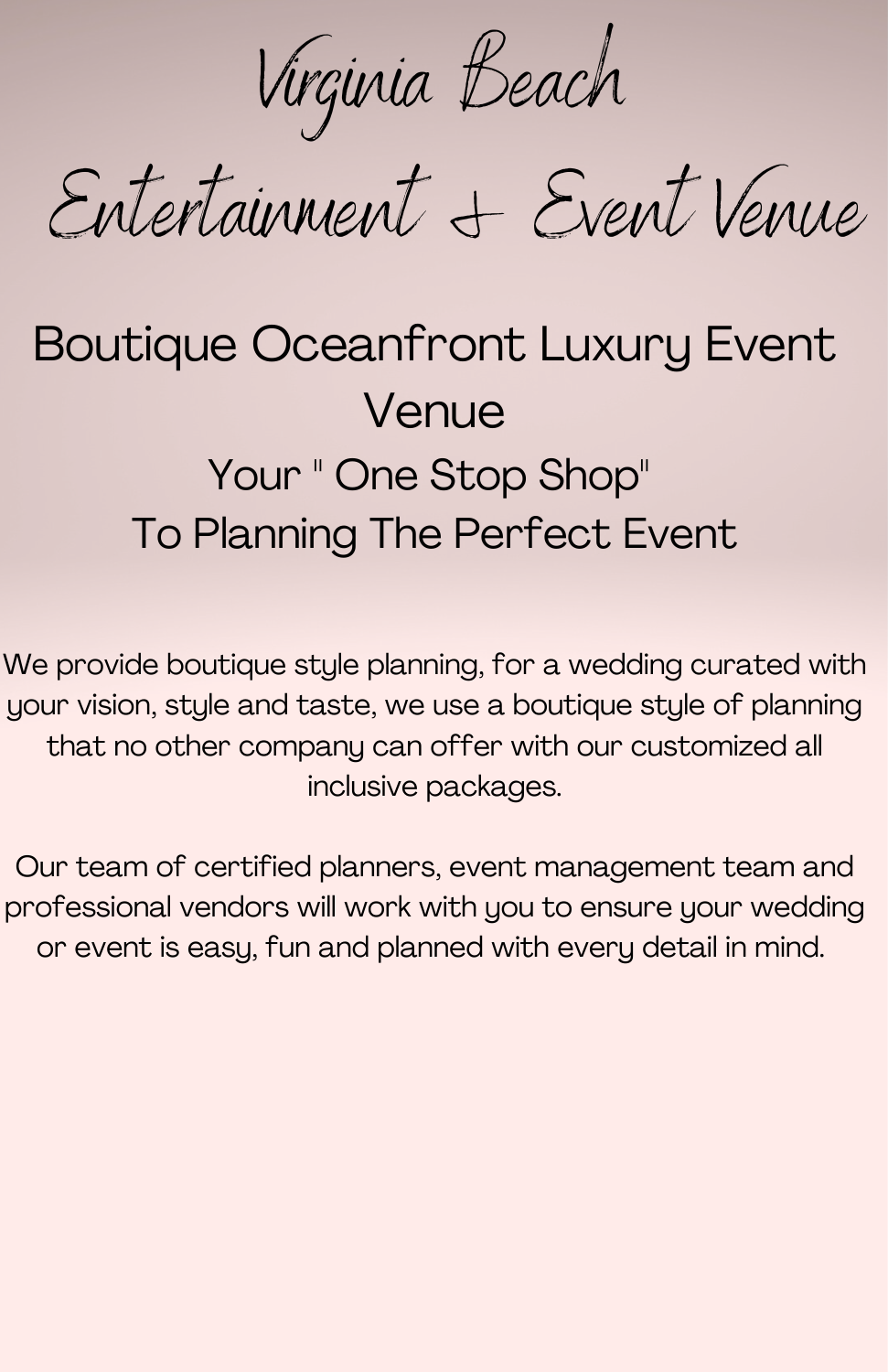Virginia Beach

Entertainment & Event Venue

All Day Private Venue Rental Capacity 200 Exclusive Access Begins 9:30 am -10:00pm or 11am-11pm Every Rental Includes At No Additional Cost

- Personal Concierge With Day Of Coordinato
- Rehearsal Coordination
- Ensure Bridal Pary Has all flowers & Boutonniere Lining up Wedding Party for Processional & Grand Entrance
- Ceremony Set-up Indoors or Beach Wedding
- Vendor Management
- Room turn from ceremony to dinner
- All Decor including table arrangements
- tables, linens, and place settings
- Management of dinner service
- Set up of cake table and desserts
- Timeline Management
- Re-packing of all decor and belongings
- Venue clean up
- We Stay Until The Last Guest Leaves !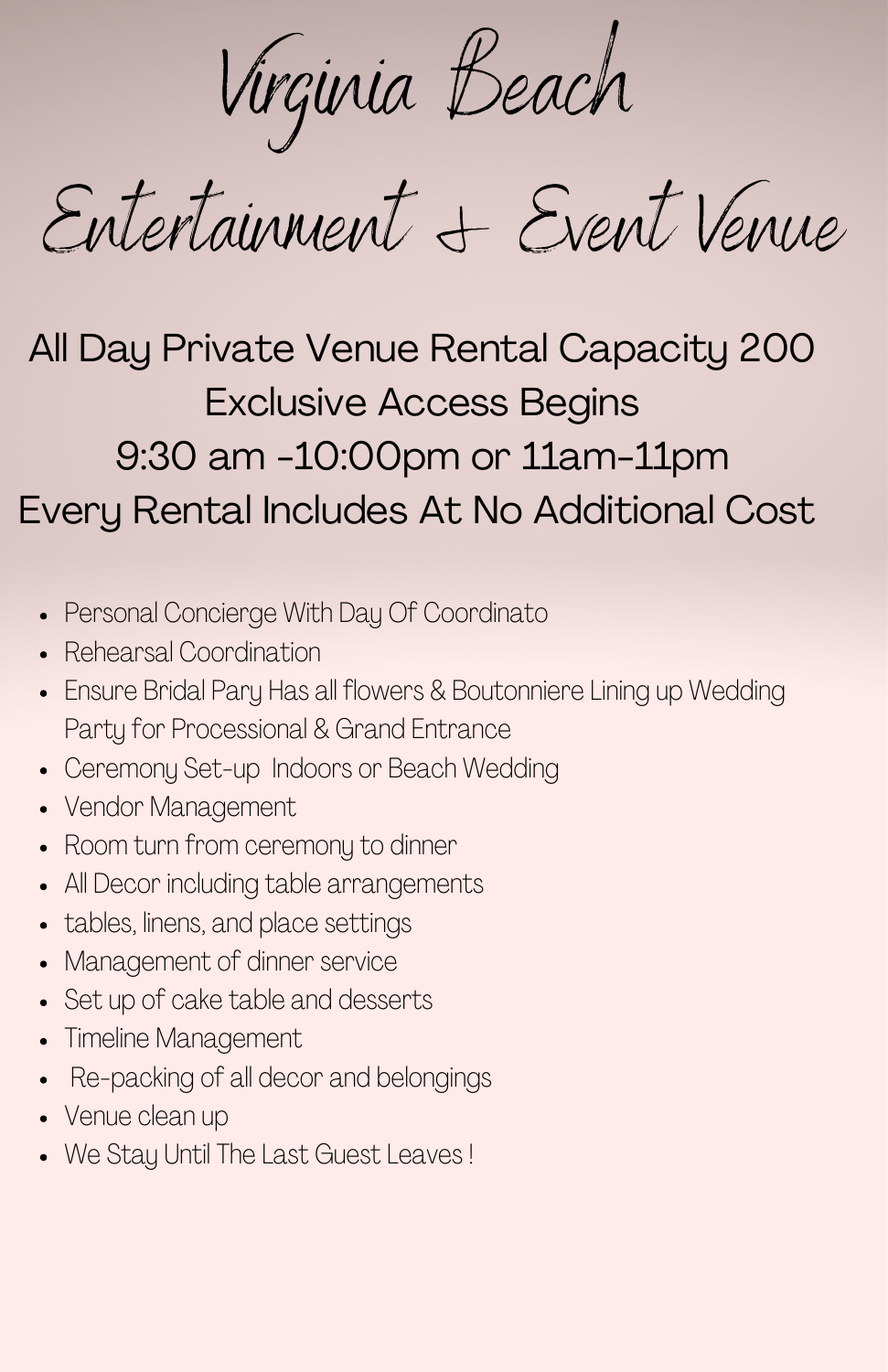Virginia Beach

Entertainment & Event Venue

Venue Rental

- Guest Round or Rectangular Banquet Including Head Table
- High-top Cocktail tables
- White wooden chiavari chairs
- Table Linens & Napkins
- Choice of
- White, Black or Ivory
- **Bartender**

Bridal Suite

- Beautiful Barn Doors (great for pictures)
- Bride and Bridal Party vanity with makeup lights
- 2 White Leather Sofa with comfy pillows
- Crystal ceiling fan chandelier
- Full legnth mirror
- Private area for dress hanging dresses
- \*complimentary champagne and juice



- Beautiful Table Arrangements ( Venue/ Planners Inventory)
- Tea lights
- Personalized Welcome Sign
- Monogramed Dance floor
- Your Choice of Ceremony Arches Elegant Crystal Chandeliers
- Luxurous Ceiling Drapery
- Boxwood Champange Wall
- Boxwood Greenery feature Wall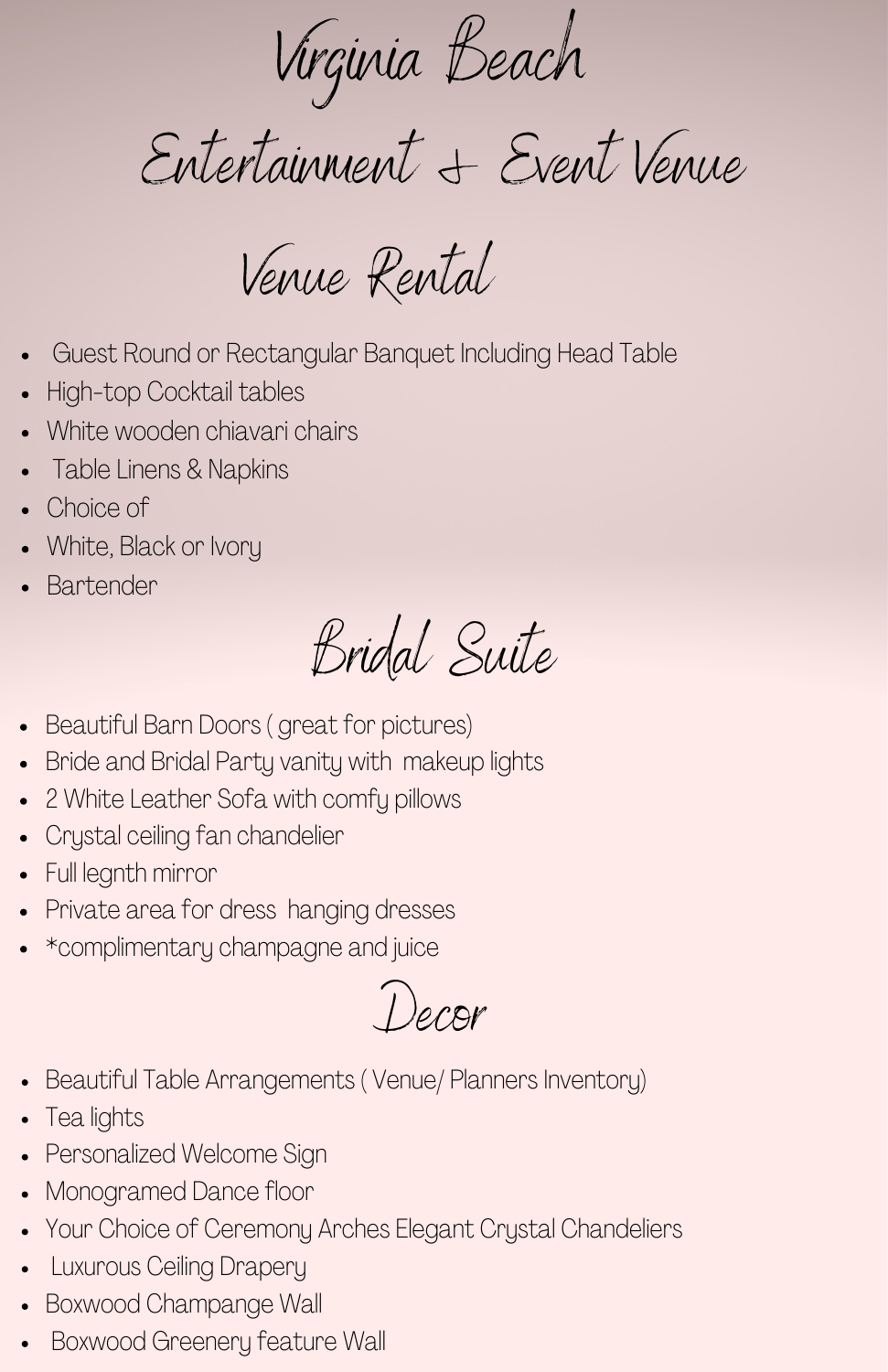Virginia Beach

Entertainment & Event Venue

Wedding Rental Cost

Saturday \$4250 Friday & Sunday \$3900 Beach Ceremony -with venue rental-

\$ 1250 (up to 100 guest)

Private Events-of Season Only

Dec-April

\$3500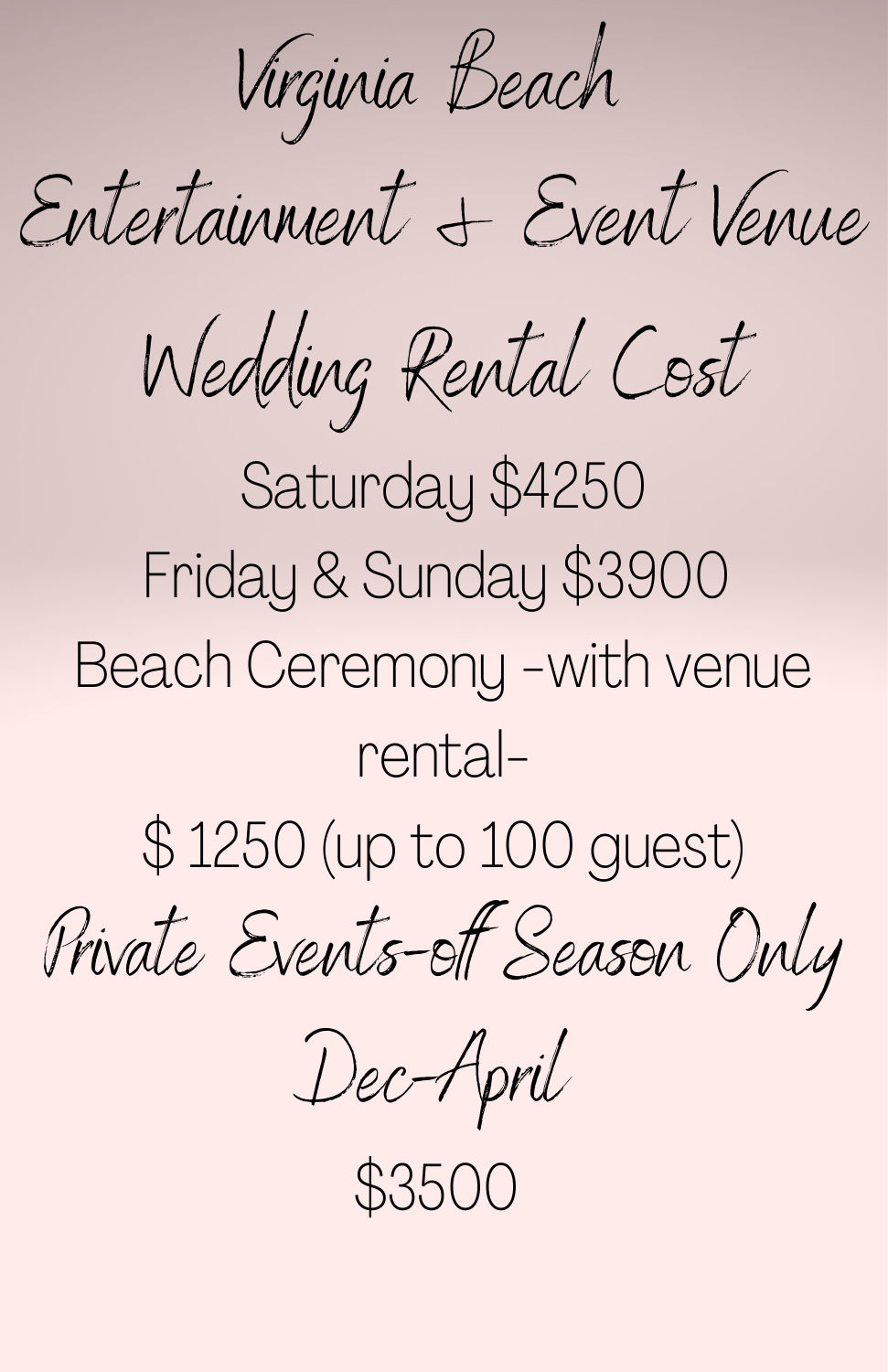Catering & Vendor Packages

All Food Catering is provided exclusively by our in house catering with a flare for upscale dining and southern cusine Pour and Stay Full Catering ensuring you and your guest a fine dining experience Buffet & Plated Catering Packages Start at \$38 ++ per person Our Catering Prices will include charcuterie or fruit display, salad, bread and entree served with two sides

Couples have th option to bring their own alcholic beverages

Complimentary Tasting For Every VBEE Couple

Our Select Professional Event Vendors

- All The Vendors You Need Under One Roof\*\*
- Officiant
- Luxury Decorators offering Decor Rentals
- Photography, Video, Livestream
- Di, Mc, Dance and Up lighting
- Monogramed Dance Floors
- Photo Booth
- Bartender
- Florist
- Bakery (Cake)
- Specialty Linens

## Vendor Packages Starting at \$7500++